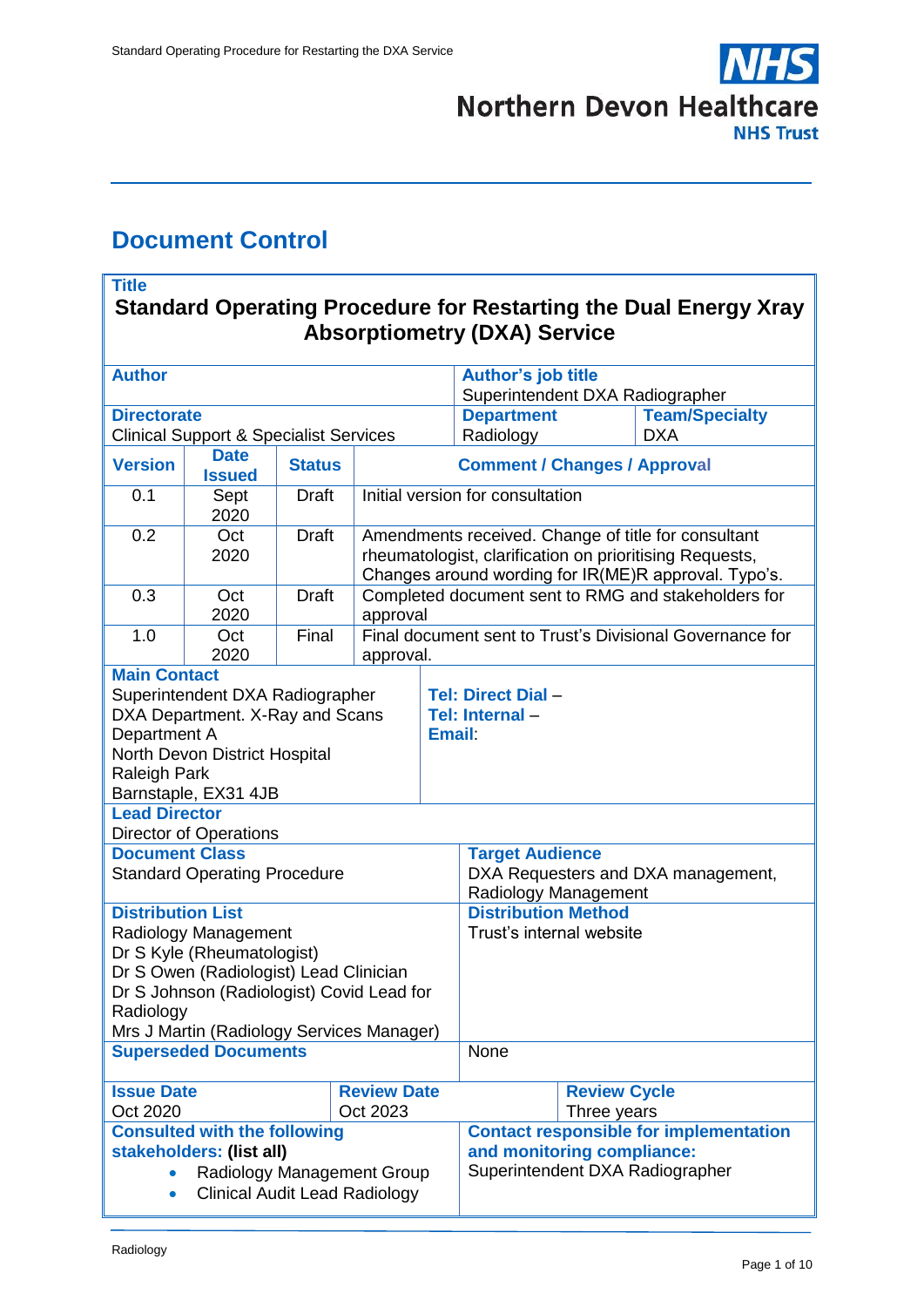

| Radiologists<br>$\bullet$                                           | <b>Education/ training will be provided by:</b> |  |  |  |  |  |
|---------------------------------------------------------------------|-------------------------------------------------|--|--|--|--|--|
| <b>Clinical Lead Osteoporosis</b>                                   | Superintendent DXA Radiographer                 |  |  |  |  |  |
| <b>DXA Radiographers</b>                                            |                                                 |  |  |  |  |  |
| Prof. Dr Karen Knapp (UoE)                                          |                                                 |  |  |  |  |  |
| Mrs J Griffin (ROS)                                                 |                                                 |  |  |  |  |  |
| <b>Approval and Review Process</b>                                  |                                                 |  |  |  |  |  |
| Radiology Management Group                                          |                                                 |  |  |  |  |  |
| <b>Local Archive Reference</b>                                      |                                                 |  |  |  |  |  |
| G:/ DXA / Protocols and Guidelines / New Protocols and SOP's (2020) |                                                 |  |  |  |  |  |
| <b>Local Path</b>                                                   |                                                 |  |  |  |  |  |
| <b>Policies</b>                                                     |                                                 |  |  |  |  |  |
| <b>Filename</b>                                                     |                                                 |  |  |  |  |  |
| SOP for Restarting the DXA service                                  |                                                 |  |  |  |  |  |
| <b>Policy categories for Trust's internal</b>                       | <b>Tags for Trust's internal website (Bob)</b>  |  |  |  |  |  |
| website (Bob)                                                       | DXA, DEXA, Restarting, Covid, Corona            |  |  |  |  |  |
| Diagnostic Imaging. Trust's internal website                        | Virus,                                          |  |  |  |  |  |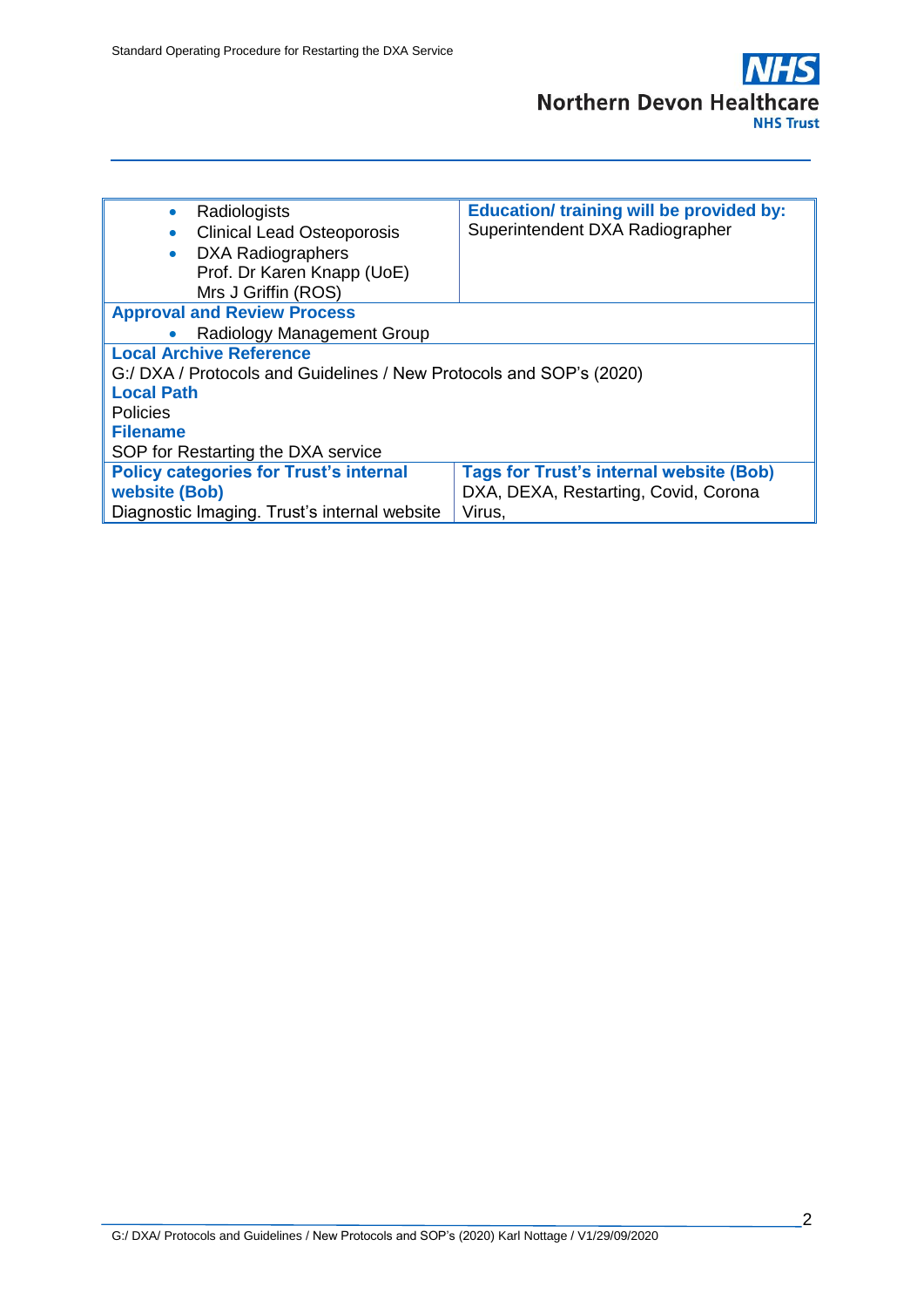

# **CONTENTS**

| Associated Documentation (Optional)  Error! Bookmark not defined.8 |
|--------------------------------------------------------------------|
|                                                                    |
|                                                                    |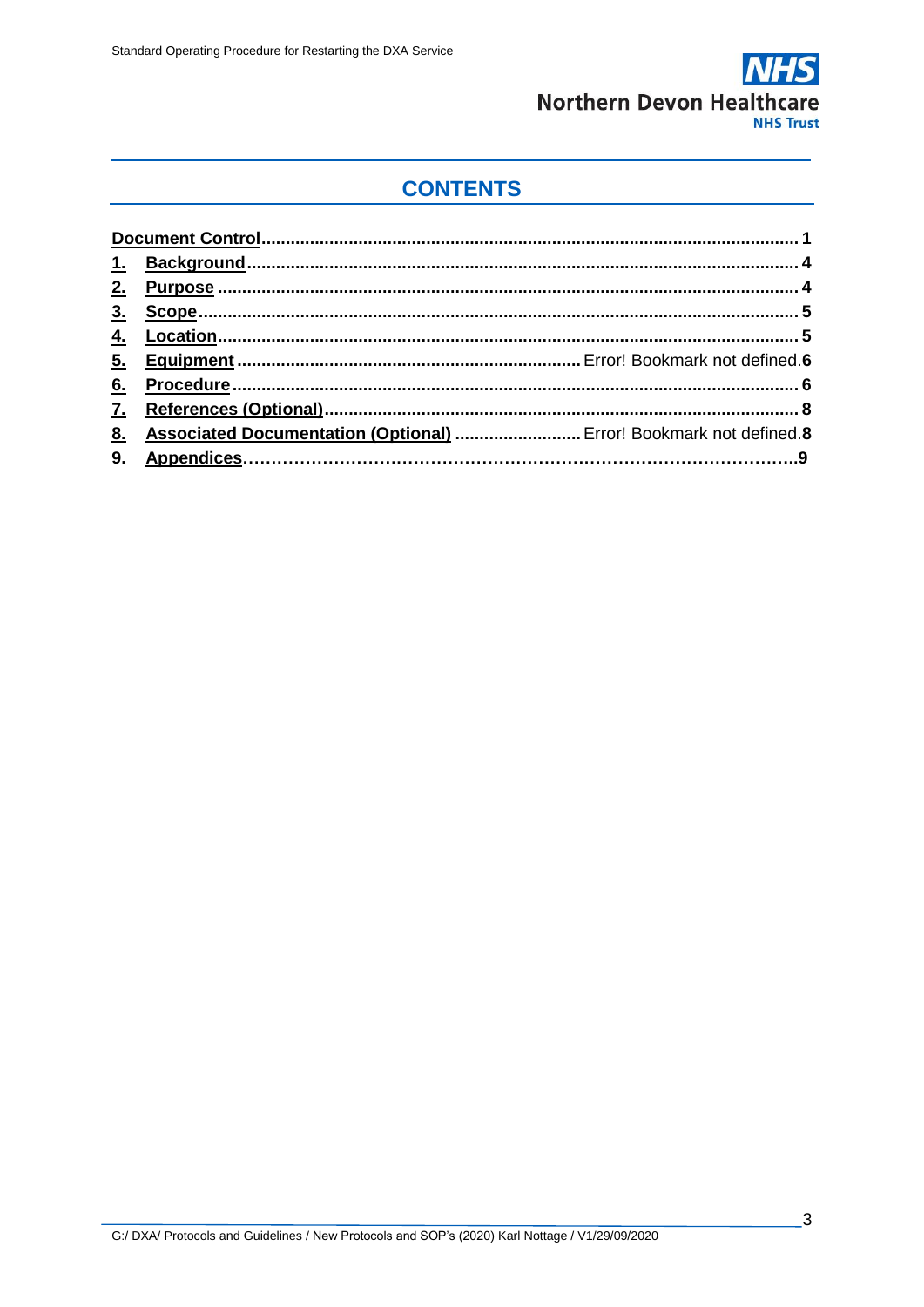

## <span id="page-3-0"></span>**1. Background**

- **1.1.** The Dual Energy X-ray Absorptiometry (DXA) service at Northern Devon Healthcare NHS Trust (NDHT) has been closed since the beginning of the Covid 19 pandemic in March 2020. This has led to no DXA scans being performed and the DXA service and equipment being mothballed. All referrers were notified at the time the service had been closed.
- **1.2.** The DXA service has remained closed during this time and no resources have been used in maintaining any part of the service.
- **1.3.** Requests for DXA scans have continually been received, albeit lightly. Although, this has led to a lot of requests being held on the waiting list of the Computer Radiology Information System (CRIS). As well it is highly probable that once the DXA service reopens, the volume of requests will increase dramatically.
- **1.4.** The Royal Osteoporosis Society (ROS) have introduced a document called: DXA restoration of Services toolkit 2020, which this document will reference throughout. As well Plymouth University Hospital, healthy bones department had created an action plan for managing preponed bone mineral density (BMD) scans, which has also been used.

#### **2. Purpose**

- **2.1.** The Standard Operating Procedure (SOP) has been written to:
- **2.2.** Allow the Radiology department to explore how the DXA service can reopen.
- **2.3.** Update all referrers about how the service will plan to reopen.
- **2.4.** Identify the patients most in need of a DXA scans, using the ROS restoration of service flow chart (2020), utilising FRAX and National Osteoporosis Guidelines Group (NOGG) recommendations <https://www.sheffield.ac.uk/FRAX/>
- **2.5.** Triage the patient on the CRIS waiting list, clinically prioritising the order for booking DXA scans, once the service reopens.
- **2.6.** Reject any DXA requests that do not meet the current referral criteria.
- **2.7.** Ensure the appointments officer can prepare to book the most urgent patient for DXA scans, once the service opens.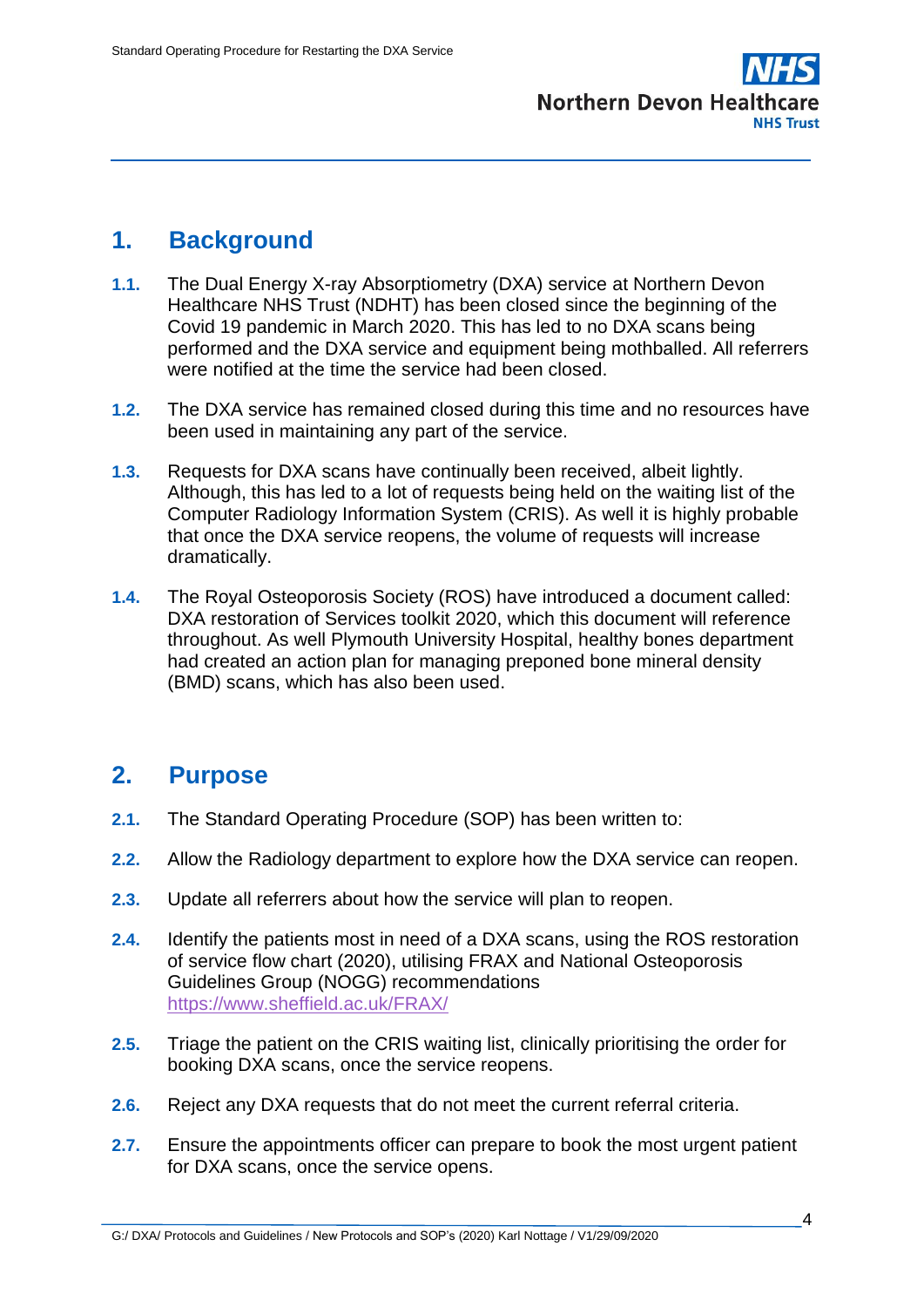

## **3. Scope**

- **3.1.** This Standard Operating Procedure (SOP) relates to the following staff groups who may be involved in the restarting of the DXA service.
	- General Practitioners
	- Hospital Referrers
	- Clinical Lead for Osteoporosis
	- DXA Radiographers
	- Radiology Senior Management Team
	- DXA appointments officer

#### <span id="page-4-0"></span>**4. Location**

This Standard Operating Procedure ~ for restarting the DXA service, is part of the DXA service in X-ray / Scans department A. Northern Devon Healthcare NHS Trust.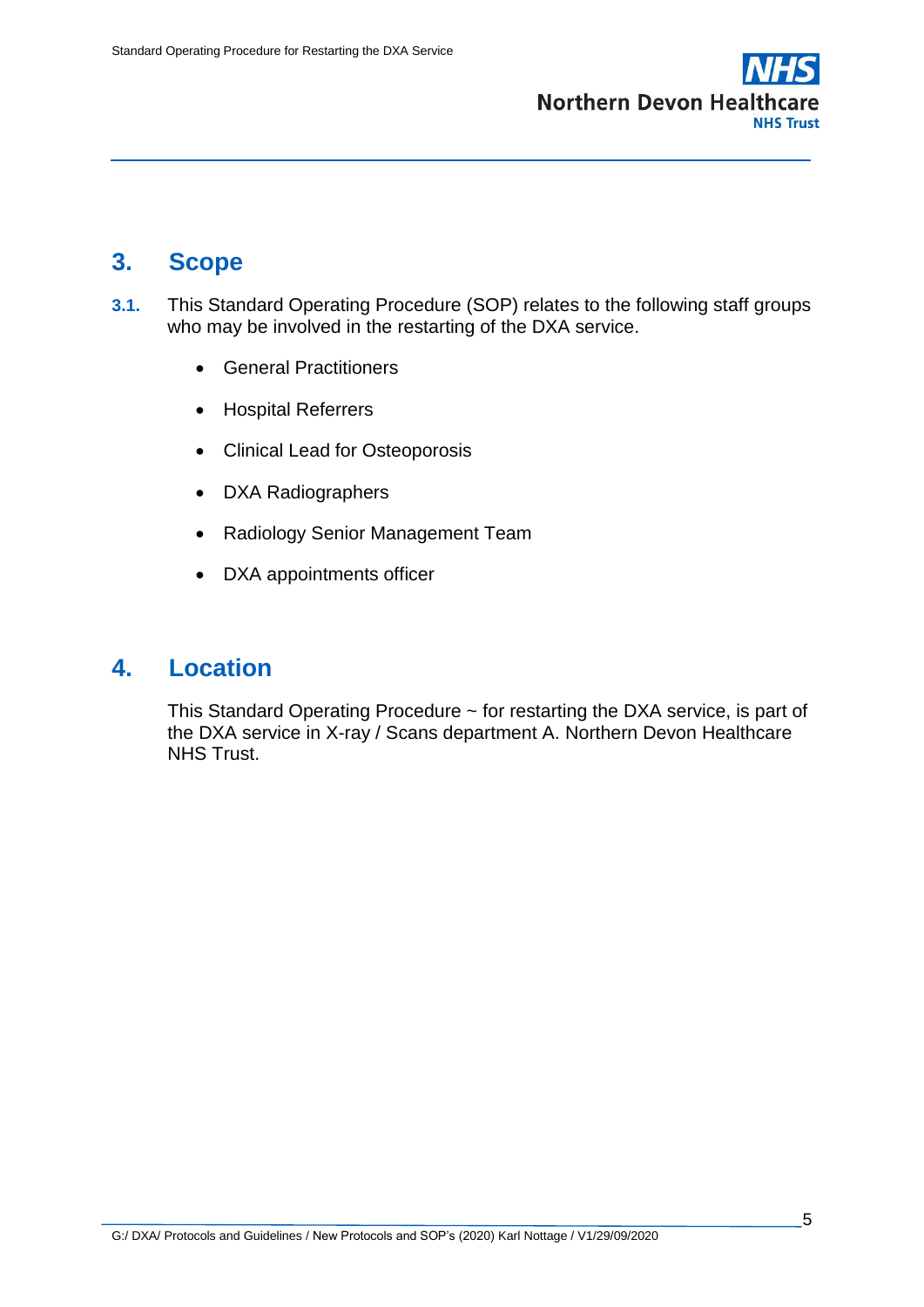

## **5. Equipment**

- The Royal Osteoporosis Society: DXA Restoration of Services Toolkit. <https://theros.org.uk/healthcare-professionals/covid-19-hub/>
- **Telephone**
- Computer with CRIS access, for patient information.
- Internet access, for accessing FRAX/ NOGG.
- Webcam and headphones for video appointments

#### **6. Procedure**

- All DXA requests are received on the dedicated DXA request form in paper format and are scanned onto the CRIS system into the request received (RR) folder. The requests are reviewed by a senior DXA radiographer and either authorised, which puts them into the request accepted (RA) folder, with any relevant comments added by the senior radiographer authorising the request. This is in accordance with the SOP for referring patients for DXA scans. If the request does not meet the criteria from the SOP for referring patients for DXA scans, it will be rejected and sent back to the referrer, either for more information or explaining why it has been rejected.
- The CRIS RA folder is monitored by the clerical officer for DXA. She moves the request onto the waiting list in either the DXA Waiting list, for scans to be booked as soon as possible, or into the DXA planned list, for scans to be booked at a set time in the future, as defined by the operator authorising the scan.
- During the Covid pandemic, all justified requests have been located into the relevant folders, but none have been booked or reviewed any further.
- A letter will be sent / made available to all referrers to update them on the reintroduction of the DXA service and the revised criteria for requesting scans. (Appendix 1)
- The DXA request form has been adjusted to match the letter and will be issued at the same time (Appendix 2).
- Secondary care referrals may fall outside of the requesting criteria i.e. from orthogeriatricians who may want a more accurate bone assessment than clinical risk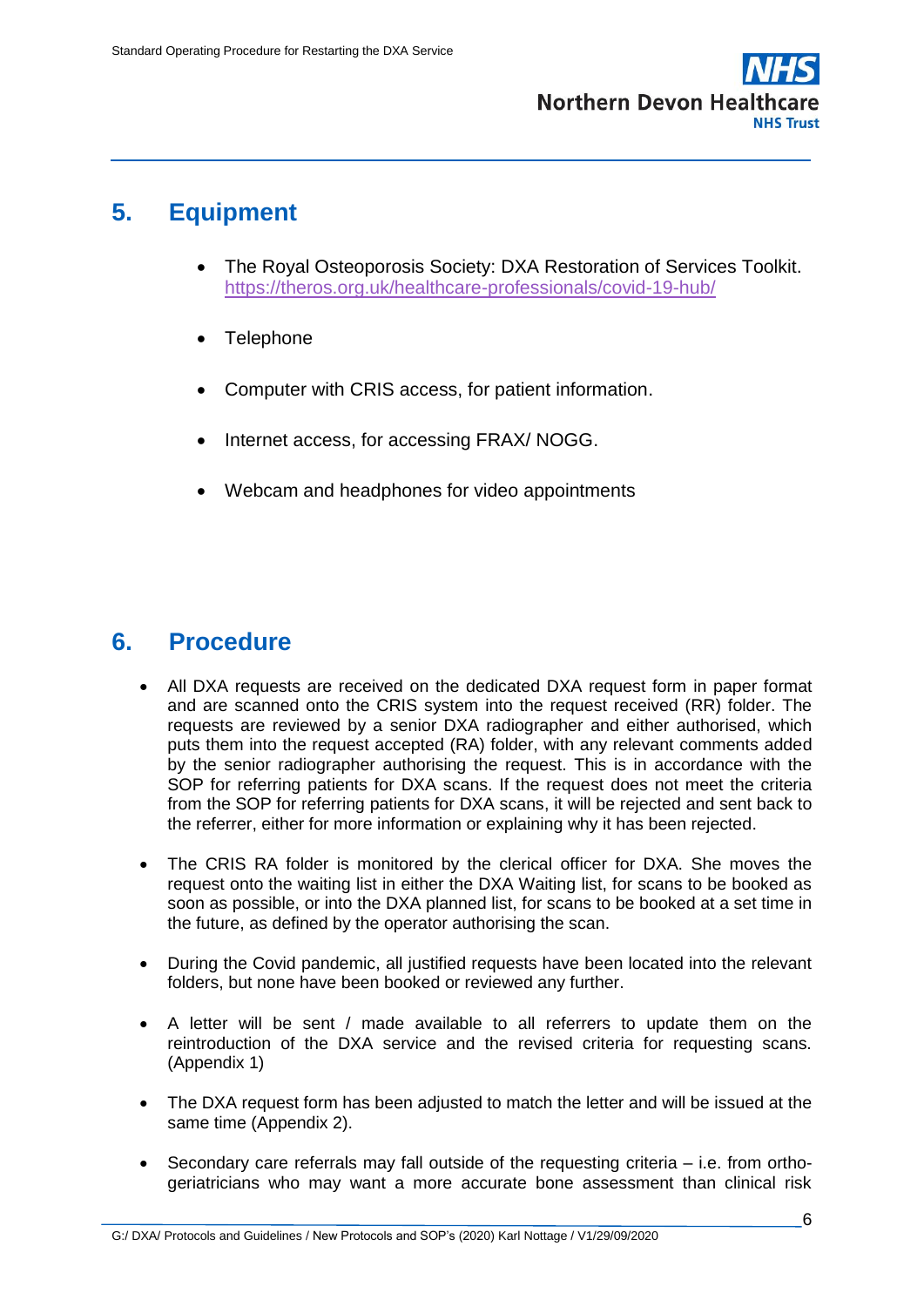**Northern Devon Healt NHS Trust** 

factors give them. When this is the case this must be recorded in the consultant only box.

- GP referrals will need to be discussed with a consultant rheumatologist if they are over 75 (NHS 2019).
- Using the DXA restoration of service toolkit the DXA service will continually remain under review using the flow chart (ROS 2020).
- Telephone or video appointment triage and management during the closure can be considered (ROS 2020), to ensure patients are not waiting any longer to be assessed. This would require review of the entire waiting list and relevant patients being identified and contacted by a Senior DXA Radiographer to review their clinical risk factors. This would be to enable alerting of referrers to patients that are of high risk and that treatment is advised according to FRAX/NOGG while waiting for the DXA BMD.
- Clinical prioritisation for DXA scans (ROS 2020) will be used to ensure the most appropriate patients are called for scans at the earliest possible time. Using the flow chart to identify priority 1 and priority 2 (ROS 2020). This will be performed by a senior DXA Radiographer.
- These requests will then be moved into a dedicated waiting list for priority 1 and priority 2 patients, to ensure we book the patients in the appropriate order.
- Although if a DXA list is being booked and it is not possible to fill the list with priority 1 patients, priority 2 patients can be booked to fill any gaps.
- The clinical safety for the patient to attend for DXA scans will be assessed (ROS 2020).The flow chart will be used to assess this.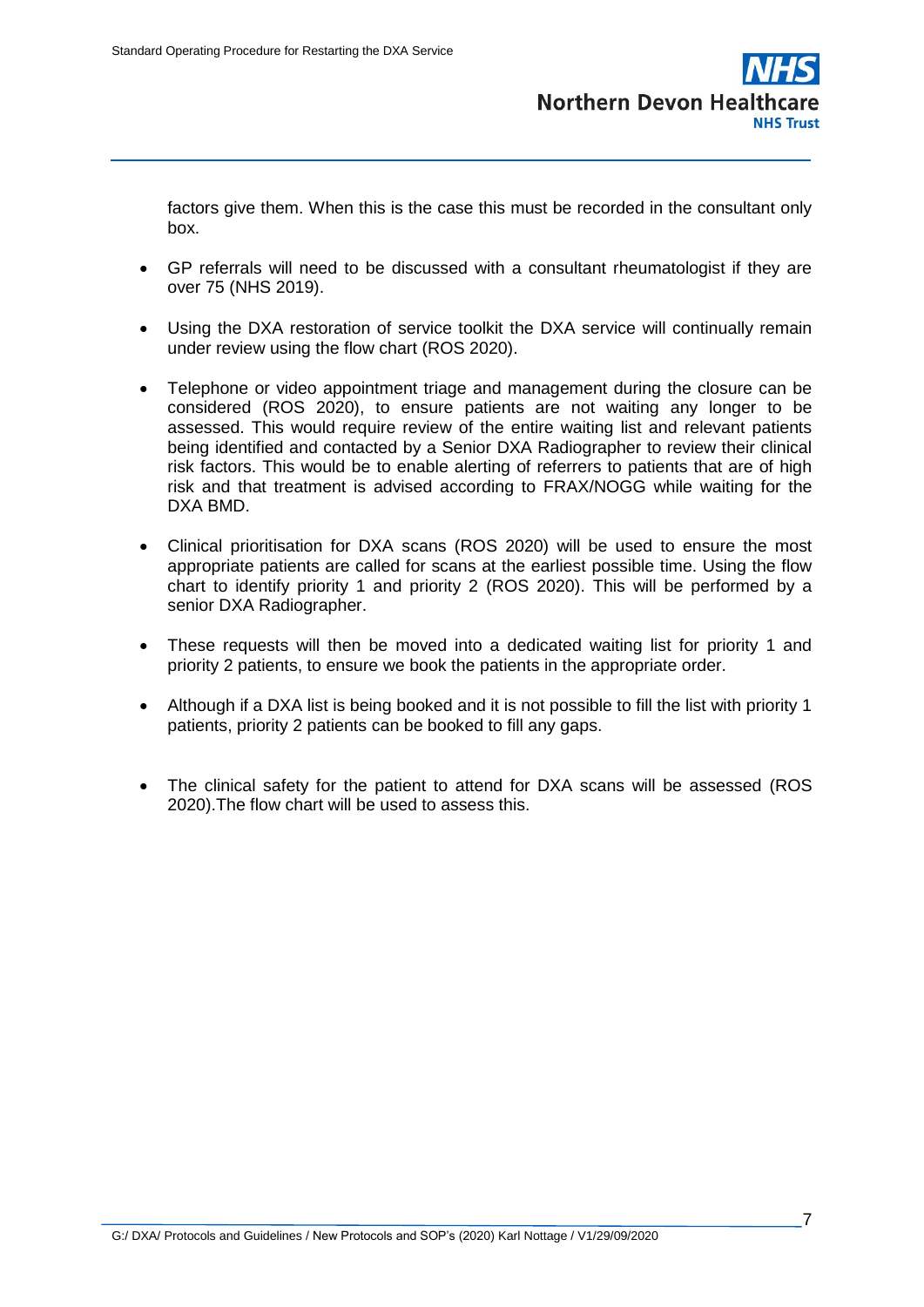

#### **7. References**

- Fracture Risk Assessment Tool. (N.D). University of Sheffield. : <https://www.sheffield.ac.uk/FRAX/tool.aspx>
- National Health Service. (2019). Bone Density Scan. (When is it used).
- National Institute for Health and Care Excellence. (2017). Osteoporosis. Quality Standard 149.
- National Osteoporosis Guideline Group (NOGG). (2017). *Clinical Guideline for the prevention and treatment of Osteoporosis.*
- The Royal Osteoporosis Society (ROS) 2020. DXA Restoration of service toolkit [https://theros.org.uk/healthcare-professionals/covid-19](https://theros.org.uk/healthcare-professionals/covid-19-hub/) [hub/](https://theros.org.uk/healthcare-professionals/covid-19-hub/)
- SOP- For referring patients for DXA scans. Filed: DXA / Protocols and Guidelines / New Protocols and SOP's (2019).

#### **8. Associated Documentation**

**8.1.** Northern Devon Healthcare NHS Trust Policies for: SOP- Referring patients for DXA Scans.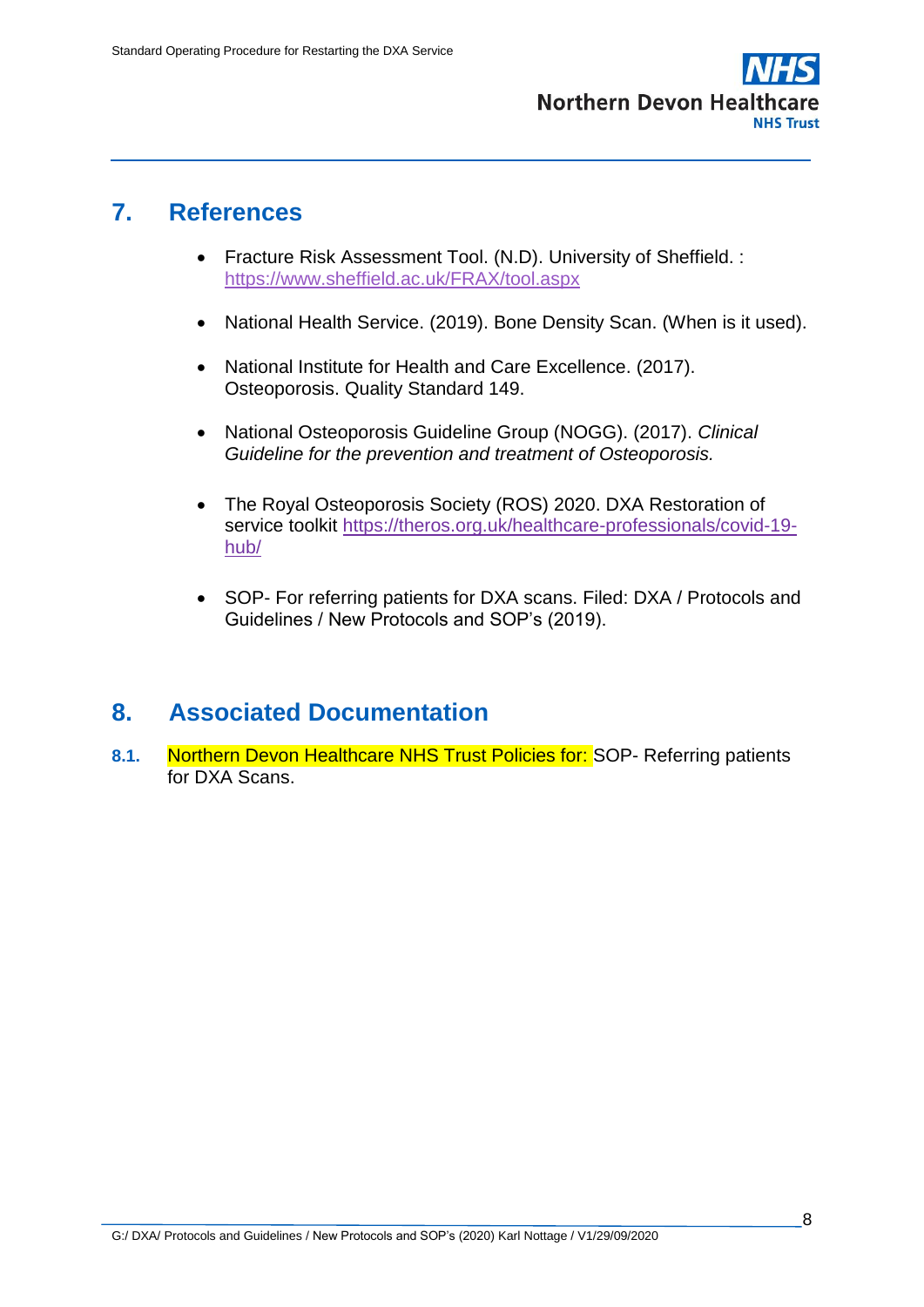

#### Appendix 1

**Northern Devon Healthcare NHS Trust** 

DXA Service X-ray / Scans Department A North Devon District Hospital Raleigh Park Barnstaple Devon EX31 4JB

Telephone: 01271314064

DATE

Dear Referrer.

Due to the Covid-19 pandemic the DXA service at North Devon District Hospital was suspended; we are now starting to look at how we can reintroduce the service. All the existing requests on our waiting list will be reviewed to ensure they meet the current referral criteria, in accordance with the Royal Osteoporosis Society and NICE guidance. Any requests that do not meet these criteria will be returned.

The current recommendations from The Royal Osteoporosis Society and NICE state:

- Patients over the age of 75 years being referred because of a fracture or long term Glucocorticoids use; do not require a DXA scan. Treatment as per NICE should be considered (1). (Perform FRAX and re-refer for DXA, if advised in 6 months) (ROS 2020).
- Patients on Aromatase Inhibitors should have a baseline DXA scan. Follow up scans at two years should only be requested if the patient has not been prescribed Bisphosphonates.
- Patients having an X-ray report stating Osteopenia should only be referred for a DXA if its FRAX/ NOGG indicated.

All follow up DXA scans for patients on Bisphosphonates will be performed at 5 years. A 3-6-month Bisphosphonate treatment compliance check is advised with a practice nurse, where appropriate to ensure the medication is being taken correctly.

If a fracture is sustained whilst on treatment, or an urgent review is required then a follow up scan may be considered earlier than 5 years, although please provide full information regarding this with any requests.

Yours Sincerely Karl Nottage Superintendent DXA Radiographer

> (1) Consider treatment with a first line treatment oral bisphosphonate, Alendronic Acid if not contra-indicated, in accordance with NOGG (2017) and NICE (2017) guidance. Risendronate should be considered as first alternative; further therapeutic options should be discussed with a Consultant Rheumatologist.